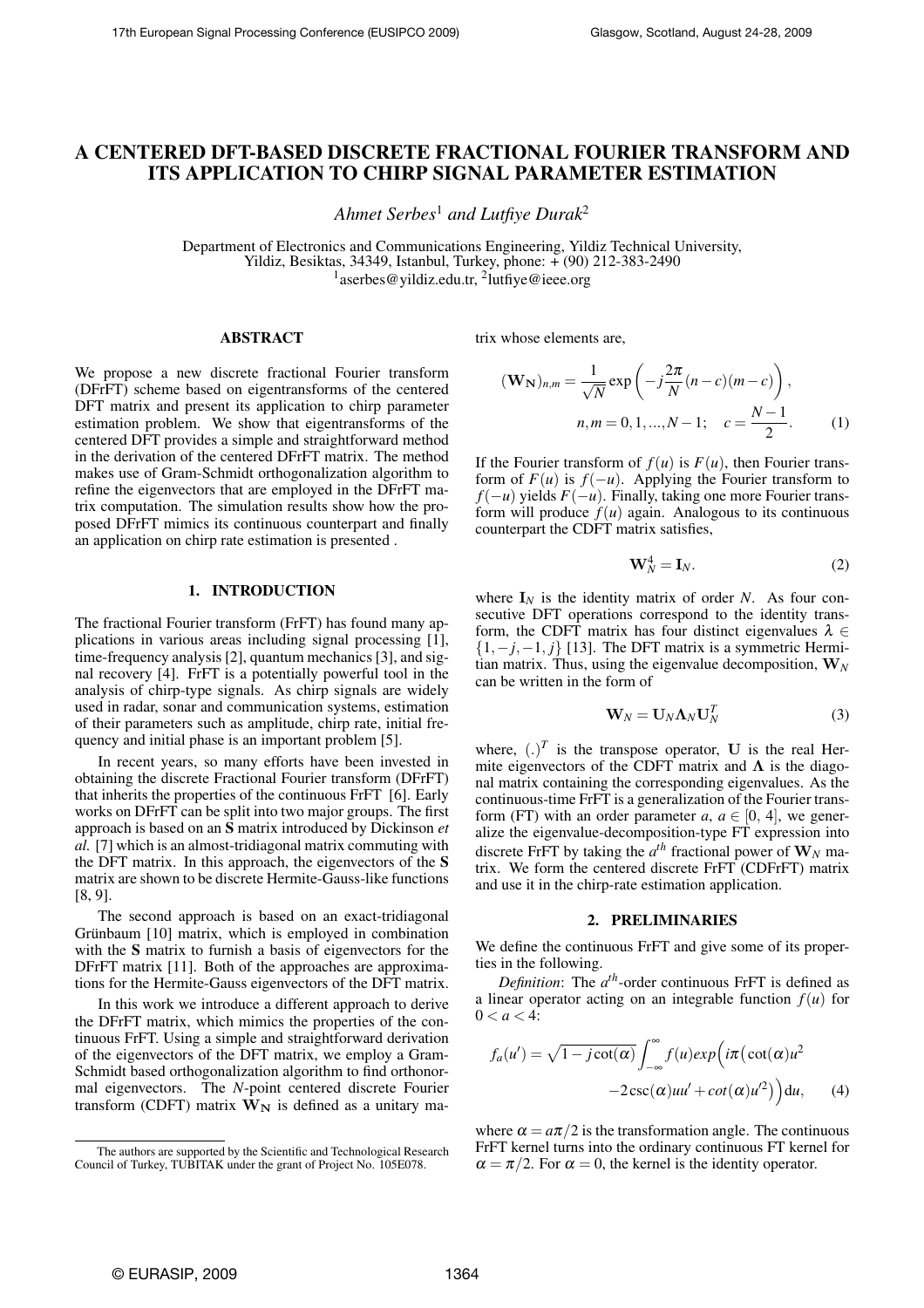*Properties of the FrFT*: The continuous FrFT is a unitary transform that satisfies index additivity property. Consecutive FrFT of a function *f* with  $\mathscr{F}^{a_1}[\mathscr{F}^{a_2}[\dots \mathscr{F}^{a_k}]\dots]$  $(f)(u)$ is equal to taking only one FrFT of the function with order  $\mathscr{F}^{a_1 + a_2 + ... + a_k} (f)(u).$ 

One of the most important features of the continuous FrFT is the rotation property in time-frequency axis. The FrFT rotates the time-frequency axis with an angle proportional to the FrFT order. The rotation angle is  $\alpha = a\pi/2$ , where *a* is the FrFT order. This property can be thought as rotating the axis of Wigner distribution (WD)  $W_f(u, u')$  of *f*(*u*) counter-clockwise,

$$
W_{f_a}(u, u') = W_f(u \cos \alpha - u' \sin \alpha, u \sin \alpha + u' \cos \alpha)
$$
 (5)

where  $W_{f_a}$  is the WD of the  $a^{th}$ -order FrFT of  $f(u)$ .

The squared magnitude of  $f_a(u)$  is equal to the integral projection of the WD of  $f(u)$  onto the axis making angle  $\alpha$ with the *u*-axis. Let  $\mathcal{R}_{\alpha}$  be the integral projection (or the Radon transform) operator, which takes the integral projection of  $W(u, u')$  onto the rotated axis making angle  $\alpha$  with the *u*-axis. It is possible to express

$$
\mathscr{R}_{\alpha}(W_f(u, u')) = |f_a(u)|^2.
$$
 (6)

When  $a = 1$ , the Radon transform by the angle  $\alpha = \pi/2$  gives us the squared magnitude of the FT of the signal.

As FrFT reduces to the ordinary FT when  $a = 1$ , the DFrFT matrix of order  $a = 1$  should reduce to the ordinary DFT matrix in the discrete case. The DFrFT is desired to mimic at least unitary, index additivity and rotation properties by approximating the samples of the continuous FrFT.

#### 3. EIGENANALYSIS OF THE CDFT MATRIX

The DFT maps the samples of  $f[n]$ ,  $n = 1, 2, ..., N - 1$  to [0,  $2\pi$ ] discrete frequency space with an interval  $2\pi/N$ , whereas the CDFT maps to  $[-\pi, \pi]$  space assuming  $n = -(N-1)/2, ..., (N-1)/2$ . Therefore, contrary to the DFT, the CDFT allows to define even and odd functions, i.e, Hermite-Gauss functions that are eigenfunctions of the continuous FrFT. In order to approximate the samples of the continuous FrFT and to imply the rotation property, Hermite-Gauss eigenvectors of the DFT matrix has to be obtained. The reason we have used the CDFT matrix instead of the ordinary DFT matrix is that, the Hermite-Gauss functions are eigenvectors of *only* the CDFT matrix, not the DFT matrix. In the eigenanalysis of the CDFT matrix, let us determine the matrices that include the eigenvectors of  $W_N$  explicitly by the following theorem.

*Theorem*: The Hermite-Gauss-like eigenvector matrices of the CDFT matrix is,

$$
\mathbf{V}_1 = \frac{1}{2} \left( \Re\left\{ \mathbf{W}_N \right\} + (\Re\left\{ \mathbf{W}_N \right\})^2 \right) \tag{7a}
$$

$$
\mathbf{V}_2 = \frac{1}{2} \left( \Re\left\{ \mathbf{W}_N \right\} - (\Re\left\{ \mathbf{W}_N \right\})^2 \right) \tag{7b}
$$

$$
\mathbf{V}_3 = \frac{1}{2} \left( \mathfrak{J} \left\{ \mathbf{W}_N \right\} + \left( \mathfrak{J} \left\{ \mathbf{W}_N \right\} \right)^2 \right) \tag{7c}
$$

$$
\mathbf{V}_4 = \frac{1}{2} \left( \mathfrak{J} \left\{ \mathbf{W}_N \right\} - \left( \mathfrak{J} \left\{ \mathbf{W}_N \right\} \right)^2 \right) \tag{7d}
$$

where,  $V_1$ ,  $V_2$ ,  $V_3$ , and  $V_4$  are eigenvectors associated with eigenvalues 1,  $-1$ , *j*, and  $-j$ , respectively.  $\Re$  and  $\Im$  denote the real and imaginary parts, and  $W_N$  is the CDFT matrix as defined in (1).

*Proof*: Re-arranging (2) as  $W_N^4 - I_N = 0$  and rewriting it in its factored form as

$$
(\mathbf{W}_N - \mathbf{I}_N)(\mathbf{W}_N + \mathbf{I}_N)(\mathbf{W}_N - j\mathbf{I}_N)(\mathbf{W}_N + j\mathbf{I}_N) = 0
$$
 (8)

leads us to a very important result when rewritten in four different eigenequation forms for the DFT as stated earlier by Bose [13]. As for the eigenvalues associated with  $\lambda = 1$ , we obtain

$$
(\mathbf{W}_N - \mathbf{I}_N)(\mathbf{W}_N^3 + \mathbf{W}_N^2 + \mathbf{W}_N + \mathbf{I}_N) = 0
$$
 (9)

with the corresponding eigenvector,

$$
\mathbf{V}_1 = (\mathbf{W}_N^3 + \mathbf{W}_N^2 + \mathbf{W}_N + \mathbf{I}_N)
$$
 (10a)

which satisfies  $W_N V_1 = V_1$ . The other eigenvectors can be obtained in the same manner,

$$
\mathbf{V}_2 = (\mathbf{W}_N^3 - \mathbf{W}_N^2 + \mathbf{W}_N - \mathbf{I}_N)
$$
 (10b)

$$
\mathbf{V}_3 = (\mathbf{W}_N^3 + j\mathbf{W}_N^2 - \mathbf{W}_N - j\mathbf{I}_N)
$$
 (10c)

$$
\mathbf{V}_4 = (\mathbf{W}_N^3 - j\mathbf{W}_N^2 - \mathbf{W}_N + j\mathbf{I}_N)
$$
 (10d)

The eigenvectors are obtained by summing four unitary matrices and therefore they have eigenvalues of modulus 4. Note that  $V_1$  and  $V_2$  are pure real and  $V_3$  and  $V_4$  are pure imaginary, since  $\mathbf{W}_N^3 + \mathbf{W}_N$  and  $\mathbf{W}_N^2$  are pure real and  $W_N^3 - W_N$  is pure imaginary

$$
\mathbf{W}_N^3 + \mathbf{W}_N = 2\Re\{\mathbf{W}_N\} \tag{11a}
$$

$$
\mathbf{W}_N^3 - \mathbf{W}_N = -2j\mathfrak{I}\{\mathbf{W}_N\} \tag{11b}
$$

$$
\mathbf{W}_N^2 + \mathbf{I}_N = 2(\Re{\{\mathbf{W}_N\}})^2
$$
 (11c)

$$
\mathbf{W}_N^2 - \mathbf{I}_N = -2(\mathfrak{J}\{\mathbf{W}_N\})^2. \tag{11d}
$$

Substituting appropriate terms in (10) with (11), we obtain

$$
\mathbf{V}_1 = 2 \left( \Re\left\{ \mathbf{W}_N \right\} + (\Re\left\{ \mathbf{W}_N \right\})^2 \right), \tag{12a}
$$

$$
\mathbf{V}_2 = 2 \left( \Re\left\{ \mathbf{W}_N \right\} - \left( \Re\left\{ \mathbf{W}_N \right\} \right)^2 \right), \tag{12b}
$$

$$
\mathbf{V}_3 = -2j(\mathfrak{I}\{\mathbf{W}_N\} + (\mathfrak{I}\{\mathbf{W}_N\})^2), \qquad (12c)
$$

$$
\mathbf{V}_4 = -2j\left(\mathfrak{I}\left\{\mathbf{W}_N\right\} - \left(\mathfrak{I}\left\{\mathbf{W}_N\right\}\right)^2\right). \tag{12d}
$$

These equations do not satisfy (3), since Hermite-like eigenvectors have to be real and unitary. In order to obtain real and unitary eigenvectors, we divide  $V_1$  and  $V_2$  by 4, and  $V_3$ and V<sup>4</sup> by −4 *j*, since these eigenvectors have eigenvalues of modulus 4. The proof is complete.  $\Box$ 

Notice that all  $V_i$ ,  $i = 1, 2, 3, 4$  are commuting with the CDFT matrix and therefore have the eigenvectors divided into four multiplicities. The acquired eigenvectors  $V_i$ , are employed in the calculation of the DFrFT matrix, in the following section.

### 4. OBTAINING CENTERED-DFRFT MATRIX

The FrFT operator of order *a* can be defined as the *a th* power of the ordinary DFT operator  $W_N$ . Hence, the DFrFT matrix can be expressed by

$$
\mathbf{W}_N^a = \mathbf{U}_N \mathbf{\Lambda}_N^a \mathbf{U}_N^T
$$
 (13)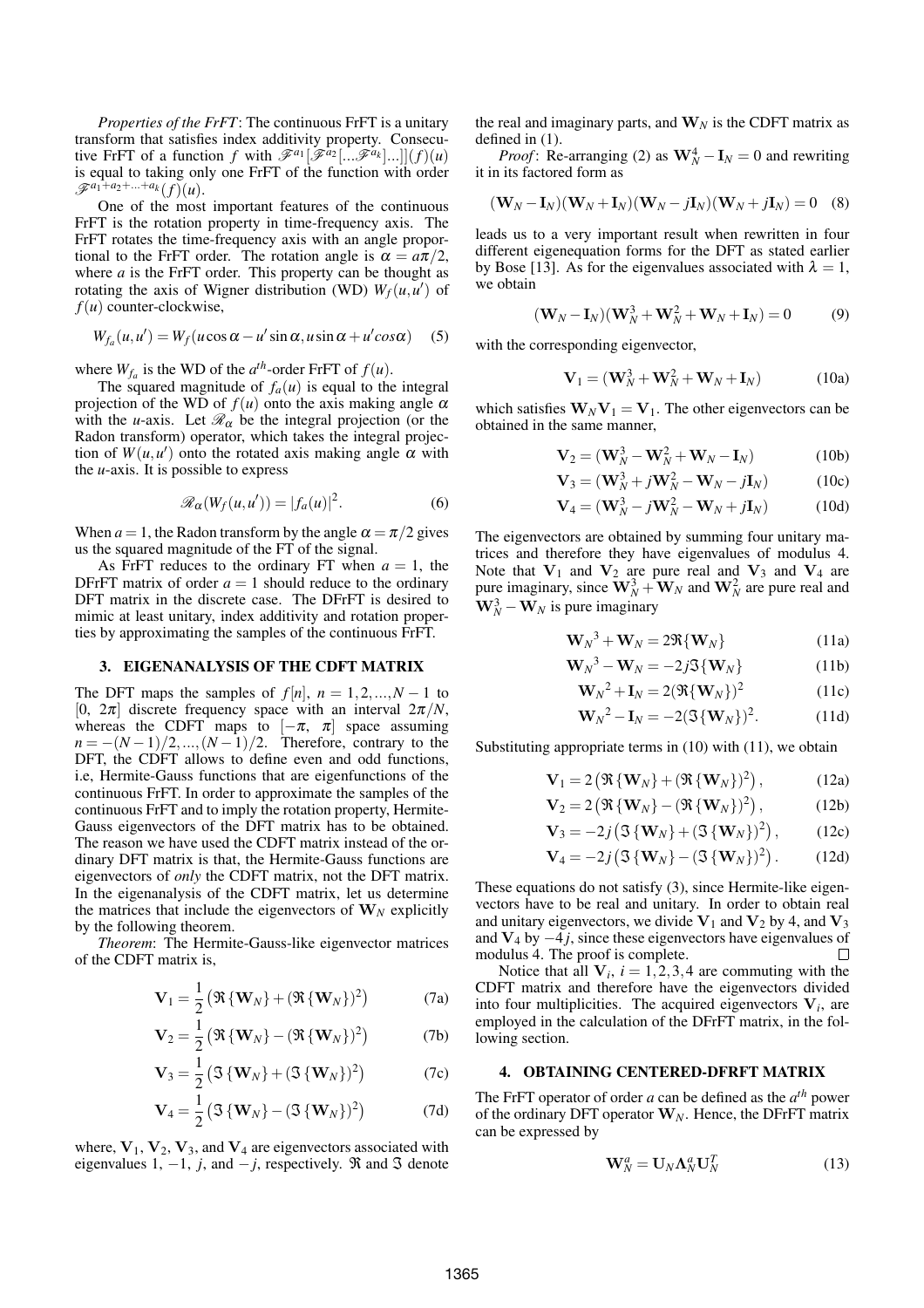Table 1: Multiplicities of the eigenvalues of the  $N \times N$  CDFT matrix [12].

|        |       |       | ÷     |   |
|--------|-------|-------|-------|---|
| 4m     | m     | m     | m     | m |
| $4m+1$ | $m+1$ | m     | m     | m |
| $4m+2$ | $m+1$ | $m+1$ | m     | m |
| $4m+3$ | $m+1$ | $m+1$ | $m+1$ | m |

where  $\Lambda_N^a$  is explicitly [12],

$$
\Lambda_N^a = diag(e^{-j0}, e^{-j\frac{\pi}{2}a}, \dots, e^{-j\frac{\pi}{2}a(N-2)}, e^{-j\frac{\pi}{2}a(N-1)}) \quad (14)
$$

The multiplicities of the eigenvalues of the CDFT matrix are given in Table 1.

The columns of the matrices stated in (7) are not linearly independent, since they are not full rank. An easy and quick way to obtain the linearly independent and orthonormal columns of them is to compute the reduced echelon form of these matrices, pick only the columns associated with the pivots and employ an orthogonalization algorithm, i.e., Gram-Schmidt orthogonalization (GSO) algorithm.

We have employed Gauss-Jordan elimination method to find the pivots and chosen the linearly independent columns, therefore throwing away some columns for each  $V_i$ ,  $i =$  $\{1,2,3,4\}$ . Then, we have employed the celebrated modified GSO (m-GSO) [14] algorithm to obtain the normalized linearly independent orthonormal eigenvectors.

Recall that the reason of employing CDFT matrix is that, discrete Hermite-Gauss functions are eigenvectors of the CDFT matrix, but the eigenvectors of DFT matrix is phase-shifted version of the discrete Hermite-Gauss functions. Applying the same method directly to the DFT matrix will produce incorrect results. When a discrete Hermite function is transformed using the DFT matrix, the result is not a discrete Hermite function, rather it is a shifted version of the Hermite function modulated by a complex sinusoidal.

#### 4.1 Modified Gram-Schmidt Algorithm

The Hermite-like orthogonal CDFT eigenvectors can be obtained by employing the m-GSO. Let

- y: non-orthonormal columns of V*<sup>i</sup>* after Gauss-Jordan elimination. (There are  $k_i$  columns for each  $V_i$ .)
- $\bar{v}$ : orthonormal columns obtained by m-GSO
- $k_i$ : number of pivots in  $V_i$ ,

then for each  $V_i$  the algorithm is summarized as follows.

for  $n = 1$  to  $k_i$ for  $m = 1$  to  $n$ 

$$
\mathbf{y}_n = \mathbf{y}_n - \frac{<\mathbf{y}_m, \mathbf{y}_n >}{<\mathbf{y}_m, \mathbf{y}_m >} \mathbf{y}_m
$$

end

$$
\bar{\mathbf{v}}_n = \frac{\mathbf{y}_n}{||\mathbf{y}_n||}
$$

end

where  $\langle \cdot \rangle$  is an inner product. The m-GSO algorithm normalizes any set of vectors by using projection and subtraction. In the end, normalization operators make the orthonormal components remain only. In the first step, a vector is taken and the projections of the remaining vectors are subtracted from the vector, following a normalization step. The process is completed when this operation is carried for all vectors.

## 4.2 The Centered-DFrFT Matrix

Let  $\bar{V}_i$ ,  $i = 1, 2, 3, 4$  be the new linearly independent orthonormal eigenvector set after m-GSO algorithm. The size of the new eigenvectors  $\overline{V}_i$  is  $N \times k_i$ , where  $k_i$  is the rank of V*i* , which is already at hand after Gauss-Jordan elimination process.  $k_i$  can also be calculated by referring to the multiplicities of eigenvalues, which is shown in Table 1.

The ordinary CDFT matrix can be obtained by calculating the sum of four eigenvalue decompositions of  $\overline{V}_i$  matrices associated with the eigenvalues,

$$
\mathbf{W}_{N} = \bar{\mathbf{V}}_{1}\mathbf{I}_{k_{1}}\bar{\mathbf{V}}_{1}^{T} + \bar{\mathbf{V}}_{2}(-\mathbf{I}_{k_{2}})\bar{\mathbf{V}}_{2}^{T}+\bar{\mathbf{V}}_{3}(j\mathbf{I}_{k_{3}})\bar{\mathbf{V}}_{3}^{T} + \bar{\mathbf{V}}_{4}(-j\mathbf{I}_{k_{4}})\bar{\mathbf{V}}_{4}^{T}
$$
 (15)

where  $\mathbf{I}_{k_i}$  is  $k_i \times k_i$  identity matrix. Actually,  $\lambda \mathbf{I}_{k_i}$  can be written explicitly for  $\lambda = \{1, -1, j, -j\}$ ,

$$
\mathbf{I}_{k_1} = \text{diag}(e^{-j2\pi(k_1 - 1)}, \dots, e^{-j2\pi}, e^{-j0})
$$
  
\n
$$
-\mathbf{I}_{k_2} = \text{diag}(e^{-j\pi + 2\pi(k_2 - 1)}, \dots, e^{-j3\pi}, e^{-j\pi})
$$
  
\n
$$
j\mathbf{I}_{k_3} = \text{diag}(e^{-j3\pi/2 + 2\pi(k_3 - 1)}, \dots, e^{-j7\pi/2}, e^{-j3\pi/2})
$$
 (16)  
\n
$$
-j\mathbf{I}_{k_4} = \text{diag}(e^{-j\pi/2 + 2\pi(k_4 - 1)}, \dots, e^{-j5\pi/2}, e^{-j\pi/2}).
$$

 $\mathbf{I}_{k_i}$  is sorted in a different way compared to (14). The reason of sorting the eigenvalues in the reverse order is concerned with the zero-crossings of the corresponding eigenvectors, which are related to the order of Hermite-type functions. There are *n* zero-crossings in a Hermite function of order *n*. Since the zero-crossings in the CDFT matrix is sorted in the order of high to low, e.g. there are no zero-crossings in the middle and there are  $N - 1$  zero crossings in the first column, we also sort the eigenvalues in the reverse order.

The DFrFT matrix can be obtained by combining (13), (10), and (16) as,

$$
\mathbf{W}_{N}^{a} = \bar{\mathbf{V}}_{1} \bar{\mathbf{\Lambda}}_{k_{1}}^{a} \bar{\mathbf{V}}_{1}^{T} + \bar{\mathbf{V}}_{2} \bar{\mathbf{\Lambda}}_{k_{2}}^{a} \bar{\mathbf{V}}_{2}^{T} + \bar{\mathbf{V}}_{3} \bar{\mathbf{\Lambda}}_{k_{3}}^{a} \bar{\mathbf{V}}_{3}^{T} + \bar{\mathbf{V}}_{4} \bar{\mathbf{\Lambda}}_{k_{4}}^{a} \bar{\mathbf{V}}_{4}^{T}
$$
(17)

where,

$$
\bar{\mathbf{\Lambda}}_{k_1}^a = \text{diag}\left(e^{-j2\pi(k_1-1)a}, \dots, e^{-j2\pi a}, e^{-j0}\right)
$$
\n
$$
\bar{\mathbf{\Lambda}}_{k_2}^a = \text{diag}\left(e^{-j(\pi+(k_{-1}-1)2\pi)a}, \dots, e^{-j3\pi a}, e^{-j\pi a}\right) \quad (18)
$$
\n
$$
\bar{\mathbf{\Lambda}}_{k_3}^a = \text{diag}\left(e^{-j(\frac{3\pi}{2}+(k_j-1)2\pi)a}, \dots, e^{-j\frac{7\pi}{2}a}, e^{-j\frac{3\pi}{2}a}\right)
$$
\n
$$
\bar{\mathbf{\Lambda}}_{k_4}^a = \text{diag}\left(e^{-j(\frac{\pi}{2}+(k_{-j}-1)2\pi)a}, \dots, e^{-j\frac{5\pi}{2}a}, e^{-j\frac{\pi}{2}a}\right).
$$

As  $\bar{V}_i$  are orthonormal to each other, (17) implies that the index additivity rule is supported, since it can easily be shown that,  $\mathbf{W}_{N}^{a_1} \mathbf{W}_{N}^{a_2} = \mathbf{W}_{N}^{a_1 + a_2}$ . In Section 5, the proposed method is tested on two different scenarios. The aim of the first scenario is to test whether the proposed CDFrFT approximates the samples of its continuous counterpart. The second scenario is to justify the rotation property of the CDFrFT.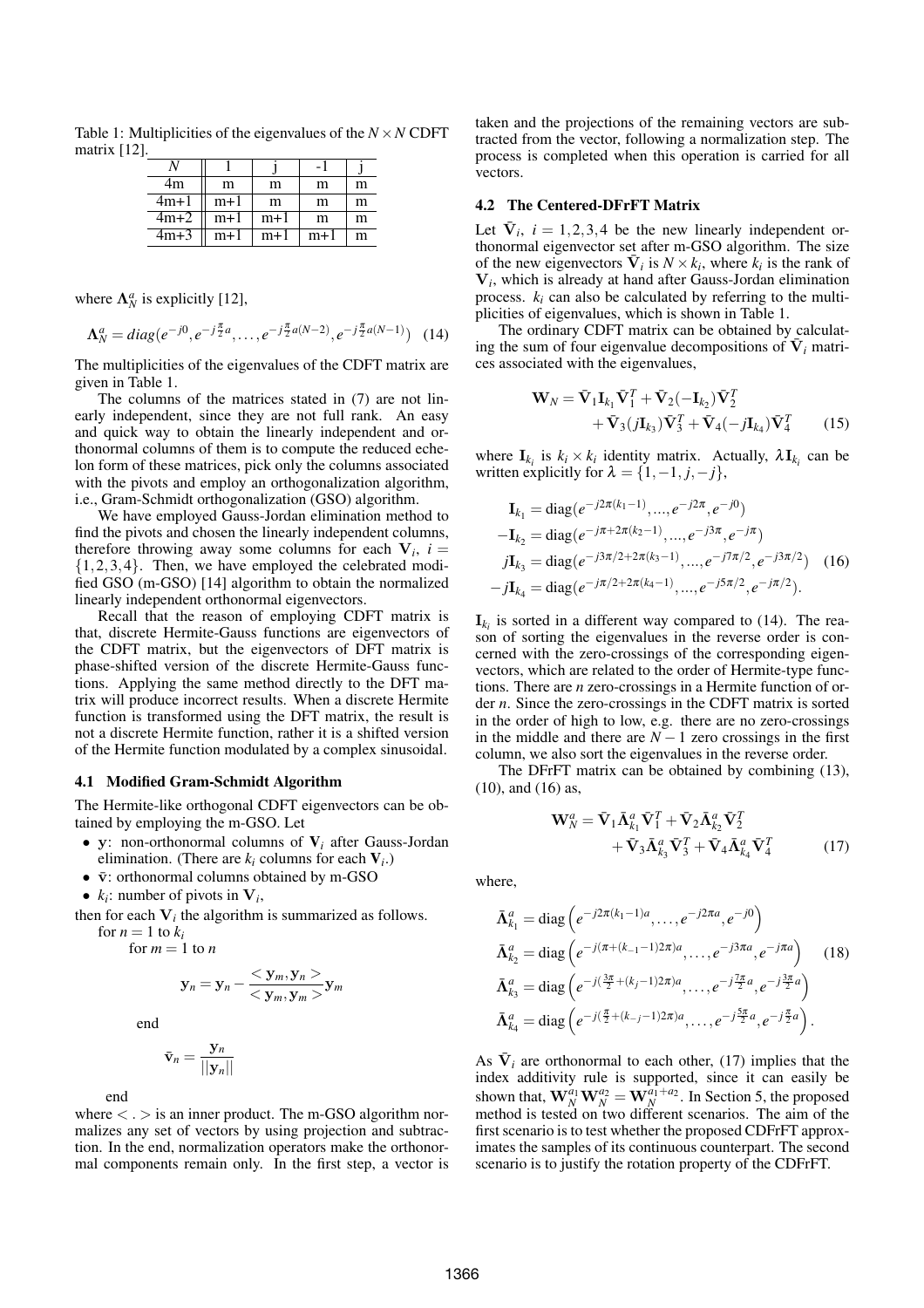

Figure 1: CDFrFT of a discrete rectangular function by the proposed method.  $x[n] = 1$  for  $-6 \le n \le 6$ , and  $x(n) = 0$ otherwise. Solid: real part, dashed: imaginary part.



Figure 2: Samples of continuous FrFT of the discrete rectangular function given in Fig. 1.

# 5. SIMULATIONS AND THE APPLICATION OF CENTERED-DFRFT

In the first scenario, a discrete square function  $x[n]$  of length *N* = 73 is generated, where  $x[n] = 1$  for  $-6 < 0 < 6$  and  $x[n] = 0$  otherwise. The simulation results by the proposed CDFrFT method for various orders are shown in Fig. 1. Fig. 2 shows the samples of the continuous FrFT for the same orders. By comparing the results, it is clear that our proposed method successfully approximates the samples of its continuous counterpart.



Figure 3: (a) An LFM signal with chirp rate  $\beta = 0.1$ , (b) its WD, (c) proposed  $a^{th}$ -order CDFrFT of the signal, (d) its WD, (e)  $a^{th}$ -order FrFT of the signal, and (f) its WD. Solid: real part, dashed: imaginary part.



Figure 4: (a) Maximum magnitude of transformed chirp-type signal by CDFrFT with respect to transform order. (b)  $B_{x,a}$ versus FrFT order.

The second scenario presents the rotation property of the CDFrFT. A linear frequency modulated (LFM) signal *y*[*n*] with a chirp rate of  $\beta = 0.1$  is generated with length  $N = 73$ ,

$$
y[n] = G[n]exp(j\beta n^2)
$$

where  $G[n]$  is the Gaussian envelope of the signal. Fig. 3.(a) presents real and imaginary parts of the signal. WD of the signal is shown in the Fig. 3.(b). The signal is transformed using the proposed CDFrFT with a transform order  $a = 0.75$ , which is shown in Fig. 3.(c). WD of the obtained signal is in Fig. 3.(d). The samples of the continuous FrFT is plotted in Fig. 3.(e) and its WD is shown in Fig. 3.(f). Compared to the samples of the continuous FrFT, it is obvious that the proposed CDFrFT rotates the axes of the WD successfully by approximating the samples.

As a consequence, our proposed DFrFT has following properties,

- Unitarity. Since the eigenvectors are orthonormal due to the Gram-Schmidt orthogonalization process,
- Index additivity, (see  $(17)$ ,  $(18)$ ),
- Approximating the samples of the continuous FrFT,